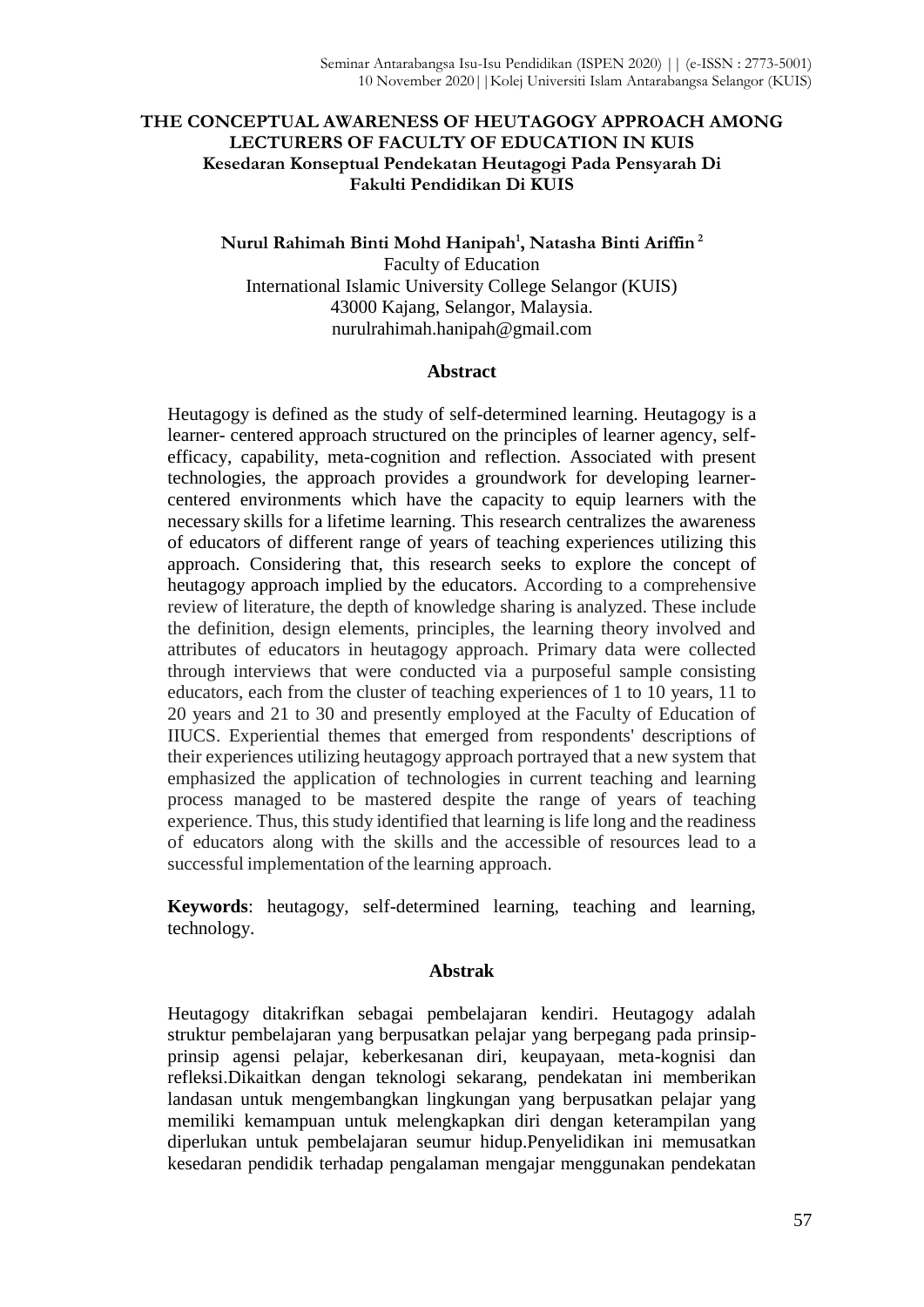ini. Tampuk kajian ini adalah bertujuan untuk meneroka konsep pendekatan heutagogi yang difahami oleh pendidik. Mengikut tinjauan menyeluruh kesusasteraan, termasuklah definisi, elemen reka bentuk, prinsip, teori pembelajaran yang terlibat dan sifat pendidik dalam pendekatan heutagogi.Data yang dikumpulkan melalui temu bual yang dijalankan melalui sampel yang terdiri daripada pendidik, masing-masing daripada kluster pengalaman mengajar 1 hingga 10 tahun, 11 hingga 20 tahun dan 21 hingga 30 dan kini bekhidmat di Fakulti Pendidikan di KUIS.Tema-tema yang muncul daripada deskripsi responden tentang pengalaman mereka menggunakan pendekatan heutagogi dapat menggambarkan bahawa sistem baharu yang menekankan penerapan teknologi dalam proses pengajaran dan pembelajaran semasa dapat dikuasai walaupun memiliki perbezaan dari segi tahun pengalaman mengajar. Oleh itu, kajian ini telah mengenal pasti bahawa pembelajaran adalah sepanjang umur dan kesediaan pendidik serta kemahiran dan sumber yang lengkap mampu mencapai kejayaan dalam pelaksanaan pendekatan heutagogy ini.

Kata Kunci: heutagogy, pembelajaran kendiri, pengajaran dan pembelajaran, teknologi

# **1.0 INTRODUCTION**

Education system is vital to have proper knowledge, skills, attitudes and willingness to be accustomed with fast changing world (Gütl et al., 2013). A good quality of education system roots from excellent educators. However, in a research done by aKept in 2011 states that only half of the overall lesson is being delivered effectively. The underlying reason is due to the content creation or passive lecture style. The primary focus of the lessons is on gaining comprehension at the surface level rather than creating a higher order thinking ability. Acknowledgement has to be given to pedagogy which requires to be 're-done' at the same time as it requires to be 're-thought' (Beetham & Sharpe, 2007). Hence, the stand of this study is to understand in depth the change that is required in the education approach at the tertiary level in Malaysia which is highly impacted by how educator's mediate knowledge, taking into consider the 21st century context to produce a suitable approach that suits the people and the time being.

The evolution of the technology has opened the door for mass development of the Internet. It is no more chalk and talk but has advanced to click and learn. Educators are responsible to unlock student's creativity and innovation by encouraging students to enhance communication skills as well as to improve learner's collaboration (Bruns, A.,& Humphreys, 2007). Learning materials and tasks are ought to be authentic for learners to experience reallearning environment (Herrington,J.,Herrington,A.,& Olney, 2012). This helps to promote learner active participation during lessons (McLoughlin,C.& Lee, 2008). A primary approach that can be used to achieve this knowledge innovation, is by exploring the use of technologies such as smartphones, tablets and laptops that is applied through heutagogical approach.

Heutagogical approach refers to a self-determined learning. Heutagogy is learnercentred, future-focused and it aims for learner to acquire life-long learning skills. How the technologies have developed and advanced over the last decade help educators to view the world and how they interact and communicate with their students (Lewis,S.,Pea,R.,& Rosen, 2010). Therefore, this study aims to understand in depth the awareness towards heutagogy approach by educators of Education Faculty in International Islamic College University of Selangor (IIUCS).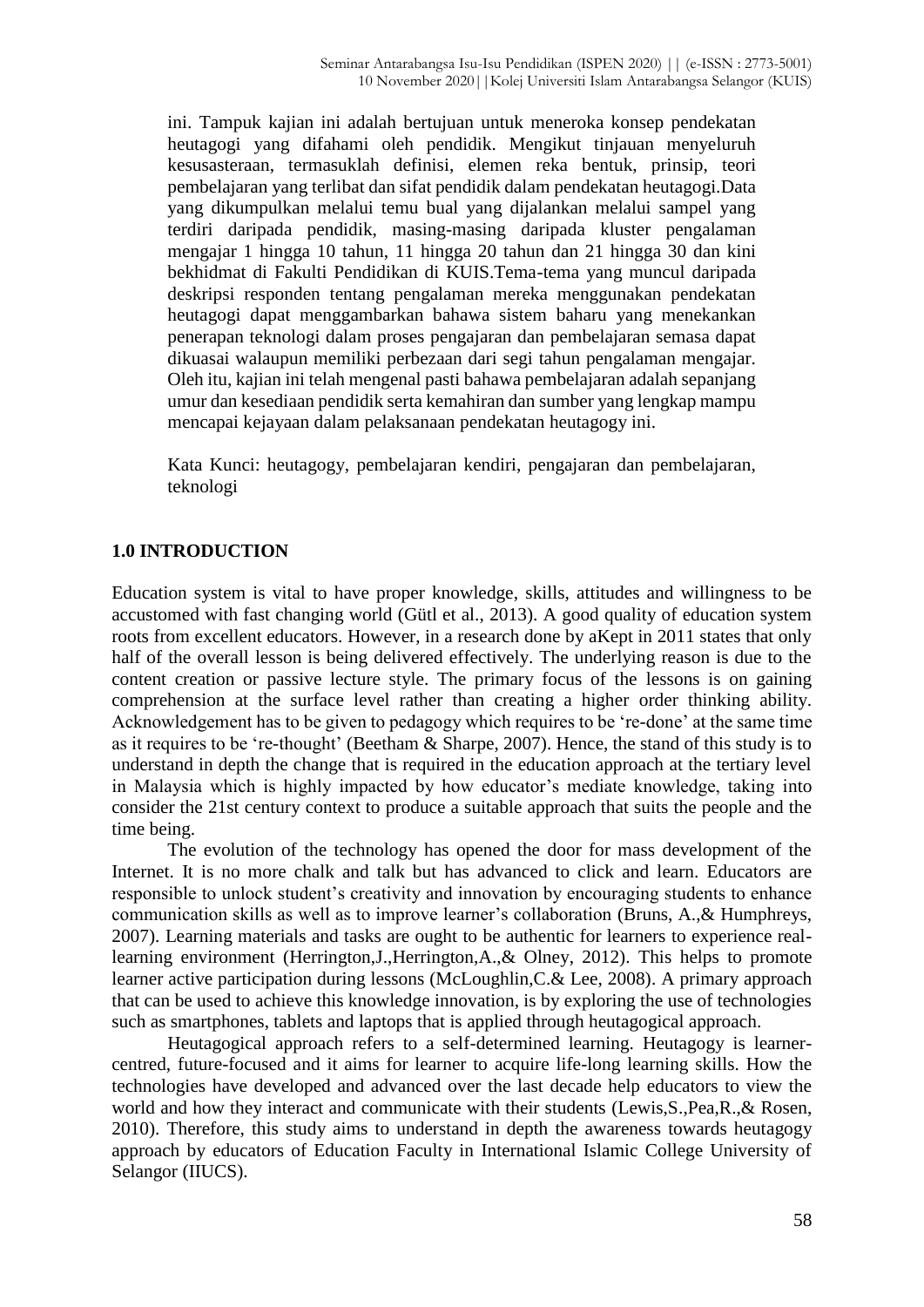### **2.0 LITERATURE REVIEW**

Heutagogy is derived from a Greek word ηαυτος that brings a definition for self and "gogy" defined as study of. Thus, heutagogy can be defined as the study of self-determined learning (Blaschke et al., 2018). The main goal of heutagogy is for people to be self-determined learners and create an optimal experience. A preliminary study of Strong and Hutchins (2009) considered heutagogy as an approach that focuses learning to develop the capability of an individual at the same time enabling and empowering people. This is commonly achieved by sharing of information. In broad, self-determined learning lead learners to both the question of 'what' and 'how' things occur.

| <b>Teacher-Directed</b>                  |         | <b>Learner-Directed</b>                        |
|------------------------------------------|---------|------------------------------------------------|
| What do they need<br>to learn?           |         | What do I need/want<br>to learn?               |
| How will I know when<br>they learned it? | ------- | How will I know when I've<br>learned it?       |
| How will I monitor their<br>progress?    | ------  | How will I monitor my<br>progress?             |
| How will I help them<br>learn it?        |         | How will I learn what I<br>need/want to learn? |

Figure 2.1 Teacher Directed vs Learner Directed

Self-determined opens vast opportunity for learner-directed learning. According to Figure 1, learners are given the authority to decide what they want to learn, how they will determine learning has taken place, how to assess learning progress and determine how to learn what is needed (Blaschke et al., 2018). Educators usually integrate self-determined through blended learning. It is a method of learning that occupies learner's experiences while connecting it online or face-to-face with the intention to learn and grow (Blaschke et al., 2018).

The Internet as a source which provides connections to learners to develop. Learners are given the opportunity to build a personal learning that supports learner to be able to control the time, place, pace and path of learning that is integrated by digital connections. This has highly impacted learning to take place at home, work, school, in transit between locations, or anywhere desired. This is what self-determined learner experience. Learners hold the authority to decide learning according to their preference, needs, interests and life goals (Blaschke et al., 2018).

There are several principles of heutagogy that has been listed. First include the learner as a participant in the creation of their own learning material and the process. In addition, recognizing that learning is not linear which helps to make the program flexible so that new paths are created, new questions and understanding can be explored. Also, to personalize as much training as possible. The curriculum and facilitators provide students with versatile or agreed assessment. Next encourage the learner to contextualize concepts, knowledge and understanding. In the teaching and learning process, educators use experiential learning methods. This promotes training in partnership. Importantly, educators make it easier for learners to analyze and understand double loop and triple loop (Blaschke et al., 2018). Furthermore, facilitators ought to provide a variety of resources and allow students to explore.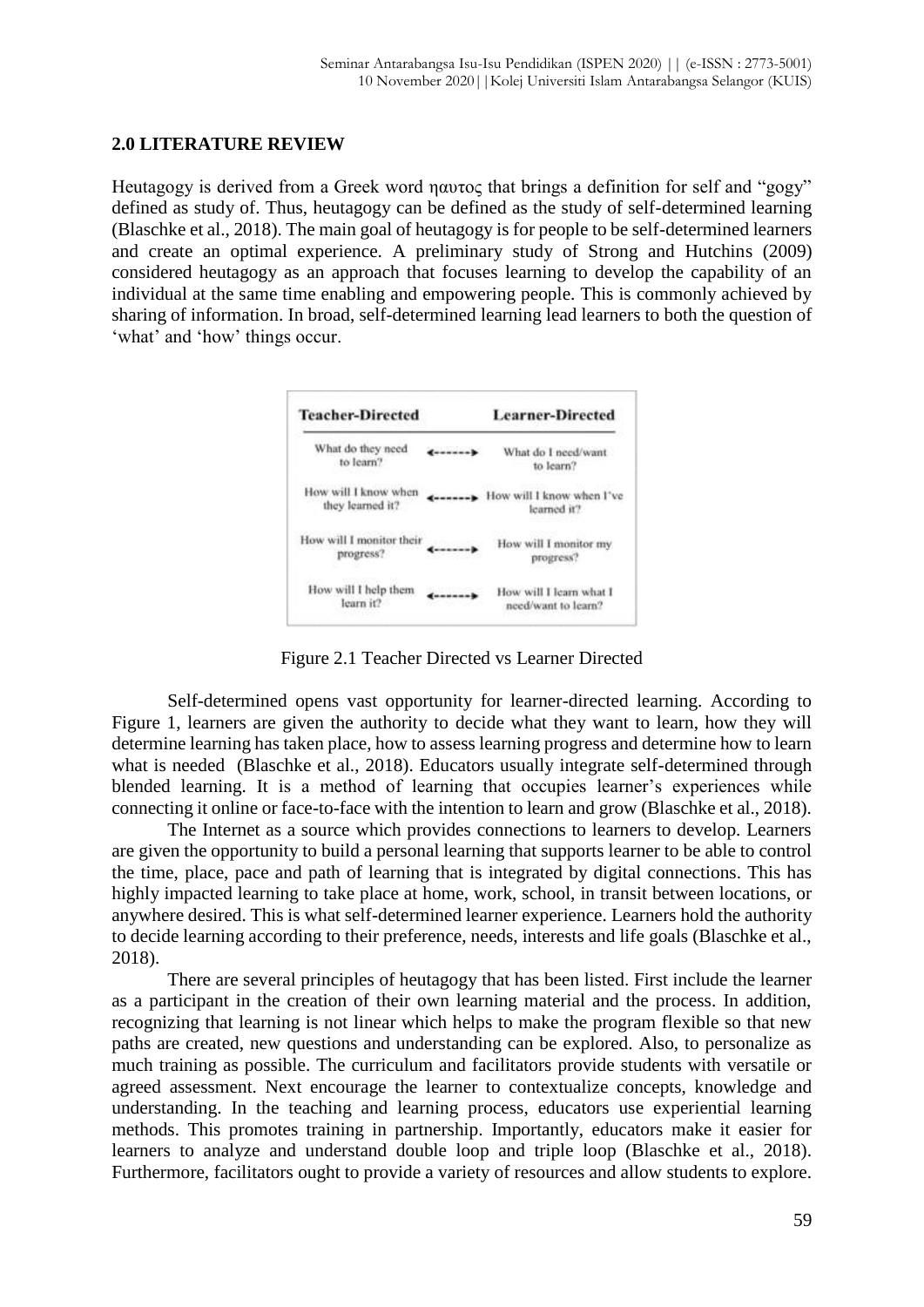This aids to build research skills among learners including how to distinguish ideas and content. Next, teaches how to distinguish between acquisition of knowledge and abilities (skills) and deep learning. Besides, recognize the importance of informal learning and we only need to allow it instead of regulating it. (Blaschke, 2014; Blaschke et al., 2018; Hase, S., & Kenyon, 2016)



Figure 2.2 Heutagogic Design Element

Figure 2 consists of a six key elements model that must be taken into review when designing a learning experience to learners. Whether the teacher is conducting a face- to-face, online, or a hybrid which include both learning style. Indeed, the learner is at the center of the learning process and considered as a partner to the teacher. Moreover, to begin with the learning process, there is existing curriculum or program outline that can be adhered depending on the type of learning experience teachers planning to achieve. Undoubtedly, the interaction between learner and learning leader regarding the learning process, is widely open for negotiation to ensure a balance of control shifts (Blaschke et al., 2018). Hence, these six key elements of heutagogic design include explore, create, collaborate, connect, reflect, and share are discussed according to the prior research by Blaschke & Hase (2016).

Significantly, learning takes place based on the acquisition of knowledge by interactions. Interactions are generated through acts and experience through networking which needs tools such as social media to facilitate the production, processing, sharing and recovery of information (Al-Abri et al., 2017). Connectivism encompasses the main attributes of selfdetermined reading, abilities and knowledge in heutagogy. Connectivism prepares students for an increasingly complex world. Training is distributed within a networked world, which is technologically and socially enhanced, according to the connectivism view (Strong & Hutchins, 2009). Technological improvements differentiate connectivism from the more prevalent theories of education (Strong & Hutchins, 2009). Experiences from external sources should be borrowed, and individual learners must seek ways to connect related external experiences and knowledge objects to their own knowledge (Vas et al., 2018).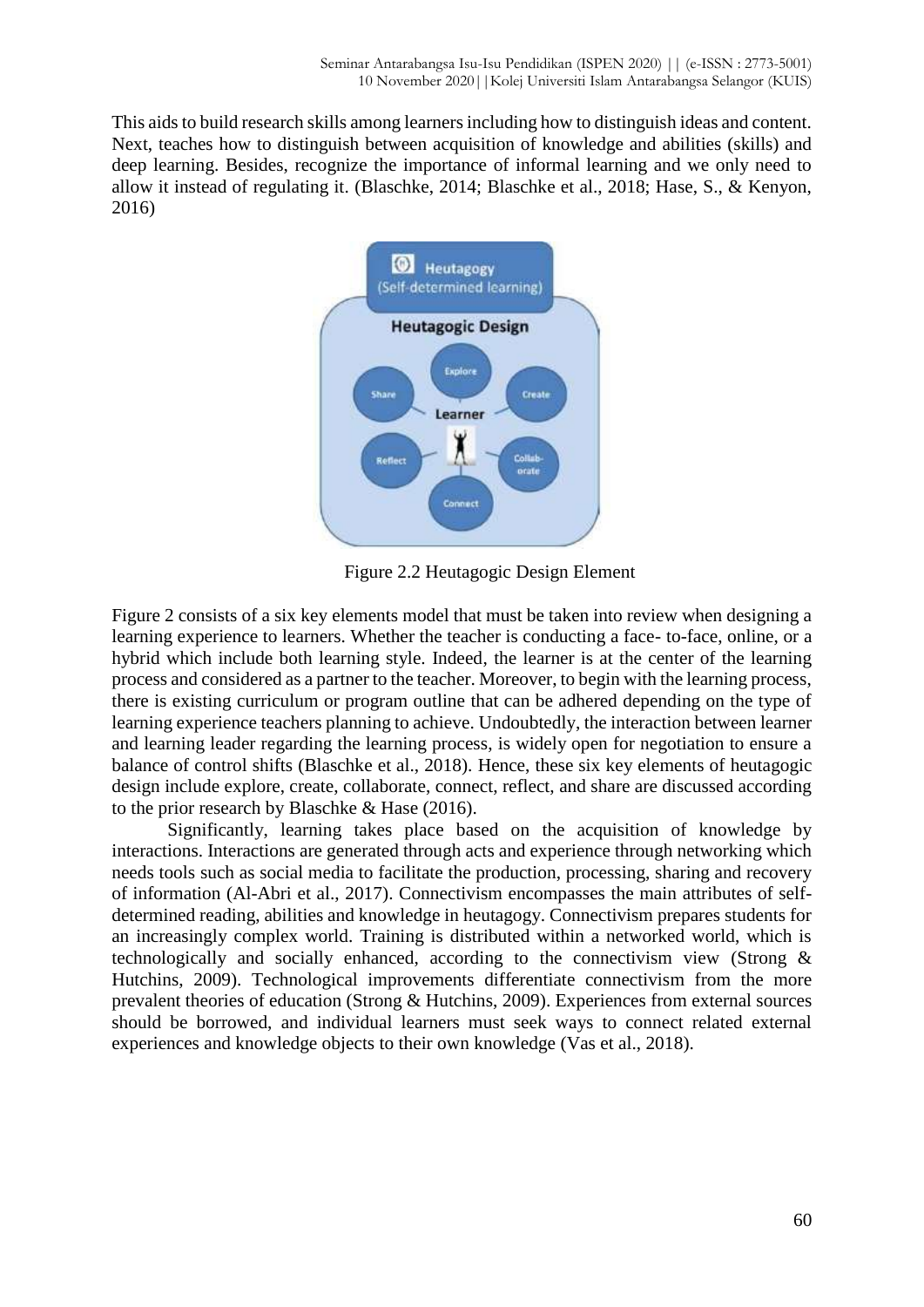#### **3.0 METHODOLOGY**

The research approach used in this qualitative study is a case study. A case design provides an opportunity for researcher to explore an area or issue where little attention given. This ability encourages researchers to holistically have the drive to understand specific situation, concept, event, location, group or environment. In this design method, researchers unable to solely utilize random sample. Alternatively, the implementation of purposeful sampling which capable to provide relevant information to investigators.

In this qualitative research, the samples chosen are 3 lecturers of Educational Faculty. They are chosen out of 26 lecturers from the faculty. Prior to choosing the respondents, the lecturers are delegated into cluster of lecturers with the range of experience of teaching in tertiary level of about 1 to 10 years, 11 to 20 years and 21 to 30 years of experience in teaching the tertiary level. The cluster of 1 to 10 years comprised of 11 lecturers. Secondly, the cluster of 11 to 20 years comprised of 12 lecturers. Thirdly, the cluster of 21 to 30 years comprised of 3 lecturers. According to the cluster, a lecturer is picked to represent that particular group of range of years teaching in a tertiary level.

This is justified by the rationale that different years of experience among the lecturers will have different degree of professionalism in implementing certain learning approach. This factor may lead to variety of understanding, diverse methods and techniques and wide range of capabilities in the implementation of particular approach. Thus, the chosen respondents are assumed to be assisting to explore the awareness of the approach.

#### **4.0 RESULTS & DISCUSSION**

First and foremost, the concepts of heutagogy approach that were implied by all three respondents were that heutagogy is a student-centered approach that corresponds to current development. In other words, students required to be self-initiative to learn new knowledge that they were interested, try out new things and solve problems around them using their higher order thinking skills as well as the resources present around them. Heutagogy approach concentrated on the significance of the process of learning rather than the results obtained. It was the knowledge utilization by the learners during the process in order to see the outcome. This was adhered by the past research of Canning & Callan (2010) which emphasized heutagogy for discovering the comprehension of the knowledge a learner needed to know. In the same research, it was mentioned that heutagogy was an approach where the mechanism to address the problems were more essential than the presentation's ultimate result.

Significantly saying, that the educators were no more the center of knowledge in this approach. Educators were only the facilitators which will assist in learning. This means that the tutor's central role as an expert in a system of complete learning had been altered (Canning & Callan, 2010). The respondents were positive that heutagogy approach enable to lower the hustle in knowledge learning. This was in regard to, the teachers acknowledged that somehow this approach able to spare not just teachers' time, as well as the students' time (Chan et al., 2019). Having said that, the respondents agreed that learning was made easier as it takes place anywhere especially through online platform. Thus, it was the educators' obligation to set up an autonomous learning environment at a time and place of choice for the students (Green & Schlairet, 2017).

According to the theories presented by Strong & Hutchins (2009) the primary learning theories relatable with heutagogy approach was connectivism The justification was that the most effective way to find the necessary knowledge in today's technology-enhanced environments was using networks (Vas et al., 2018). A respondent had the same view which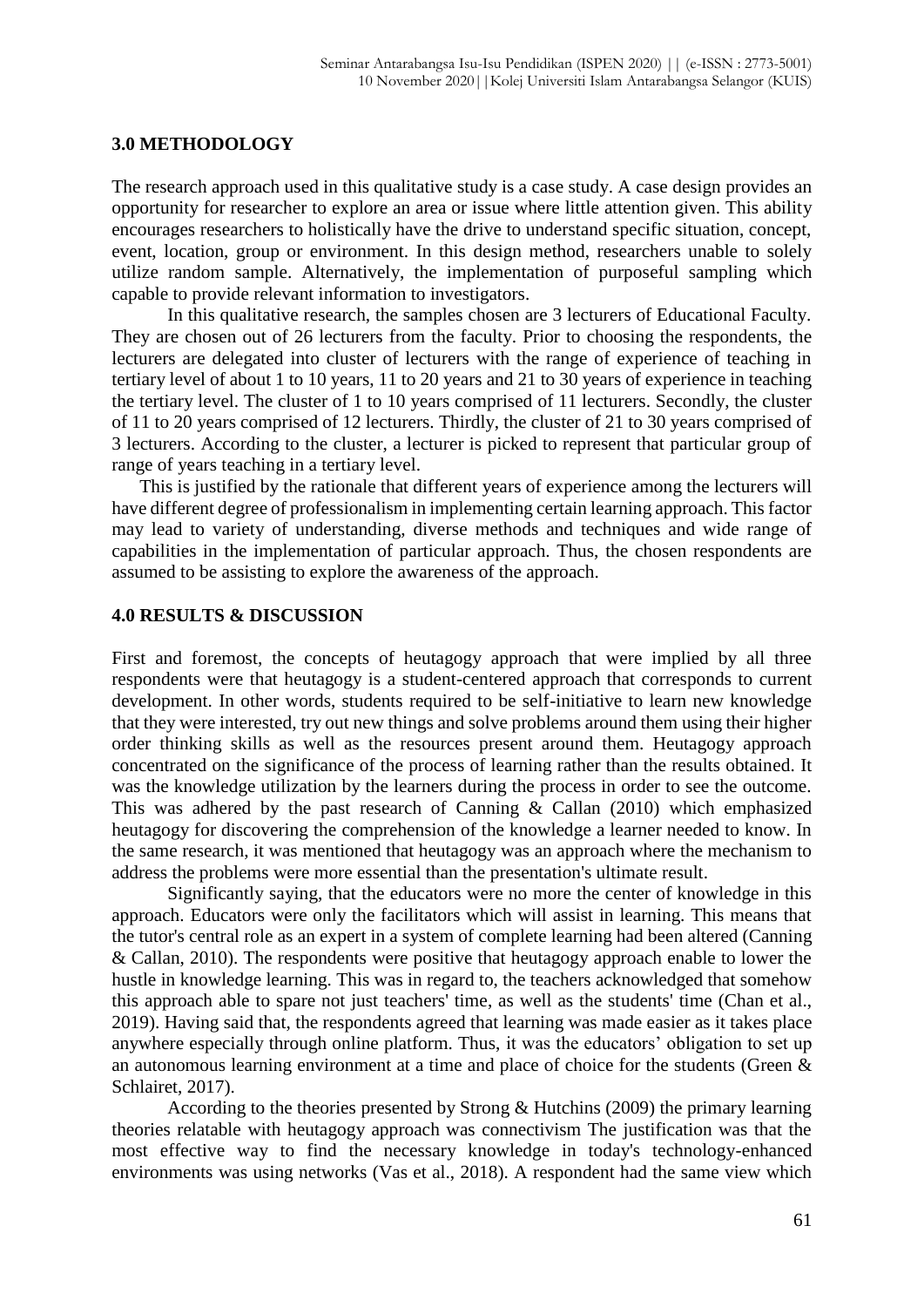affirmed that the learning took place using technologies. However, a clear difference of perspectives by the other respondents who believed constructivism and cognitivism played a major role in heutagogy approach. The respondents quoted that constructivism was seen to be useful as it provides the alternatives to new solutions. Another respondent went against this theoretical explanation, mentioned that learning theory related to heutagogy approach was cognitivism in regard to the process whereby students need to think by themselves for solutions and references.

Following that, this research had analysed on the requirements needed in order to practice heutagogy approach among tertiary learners. Firstly, to include the learners as participants in the creation of their own learning material and the process. A respondent indirectly agreed to this point as it was necessary for every party to be well prepared especially the students. Moreover, teachers needed to be also ready to explain what they were discovering to the students (Green & Schlairet, 2017). Additionally, the activities conducted by the tutors, had to allow, help and maintain a non-hierarchical strategy and democratic practice in a classroom based for learners (Canning & Callan, 2010). Conjointly, it was the role of Ministry of Education in attempting to influence teachers ' attitudes and belief for implementing this approach (Chan, Embi, & Hashim, 2019).

Secondly, to make the program flexible so that as new paths are created, new questions and understanding can be explored. This idea was supported by two of the respondents. However, it was inevitable that the implementation of an updated program is not easy as educators had to put on additional effort to grasp a particular system (Chan, Embi, & Hashim, 2019). In regard to this, indeed a need to suggest a procedure to implement this heutagogy approach in the curriculum to prevent any misjudgment of the approach from any parties. Considering that, the academic integrity had to be well maintained. Additionally, the past research had quoted that it was essential for tutors to consider the complex needs of adult learners by designing versatile programs (Canning & Callan, 2010). For instance; include more discussions in the approach to stimulate the flexibility of learners via promoting information concepts (Canning & Callan, 2010).

Thirdly, Blaschke's principal of heutagogy encouraged the learners to contextualize concepts, knowledge and understanding. In line with this, the respondents had a strong view for educators to introduce this approach formally to the students. A prior research supported this method as the learners were asked to be critical about the learning phase they were pursuing and to recognize dimensions of existing heutagogy (Canning & Callan, 2010). Also, in another prior research, the teachers introduced new learning strategies to help boost the academic level of the learners (Chan, Embi, & Hashim, 2019).

Fourthly, facilitators were ought to provide a variety of resources and allow students to explore. (Blaschke et al, 2018) Educators agreed on this idea as they used available facilities to provide task and to ensure the tasks given were monitored. In fact, the curriculum and facilitators had to provide students agreed assessment as well as application to a variety of contexts. A past research by Canning & Callan (2010) emphasized that innovative alternatives in heutagogy developed new insights by several different ways of learning, instead of always relying solely on conceptual justification. A past research cited that not only do teachers used technologies in teaching, teachers were also conscious that using the right strategies in the classroom will help students to learn. (Chan, Embi, & Hashim, 2019).

Finally, Blaschke's principal of heutagogy approach emphasized to distinguish different acquisition of knowledge, abilities and deep learning. It was fundamental for educators to utilize different elements of teaching into the curriculum. A past research cited that this approach utilised a combination of learning styles, which made learning mixed and adaptive (Canning & Callan, 2010). Even so, educators had to considerate few aspects such as the subject, the topic, the time and the technology necessities required in the learning.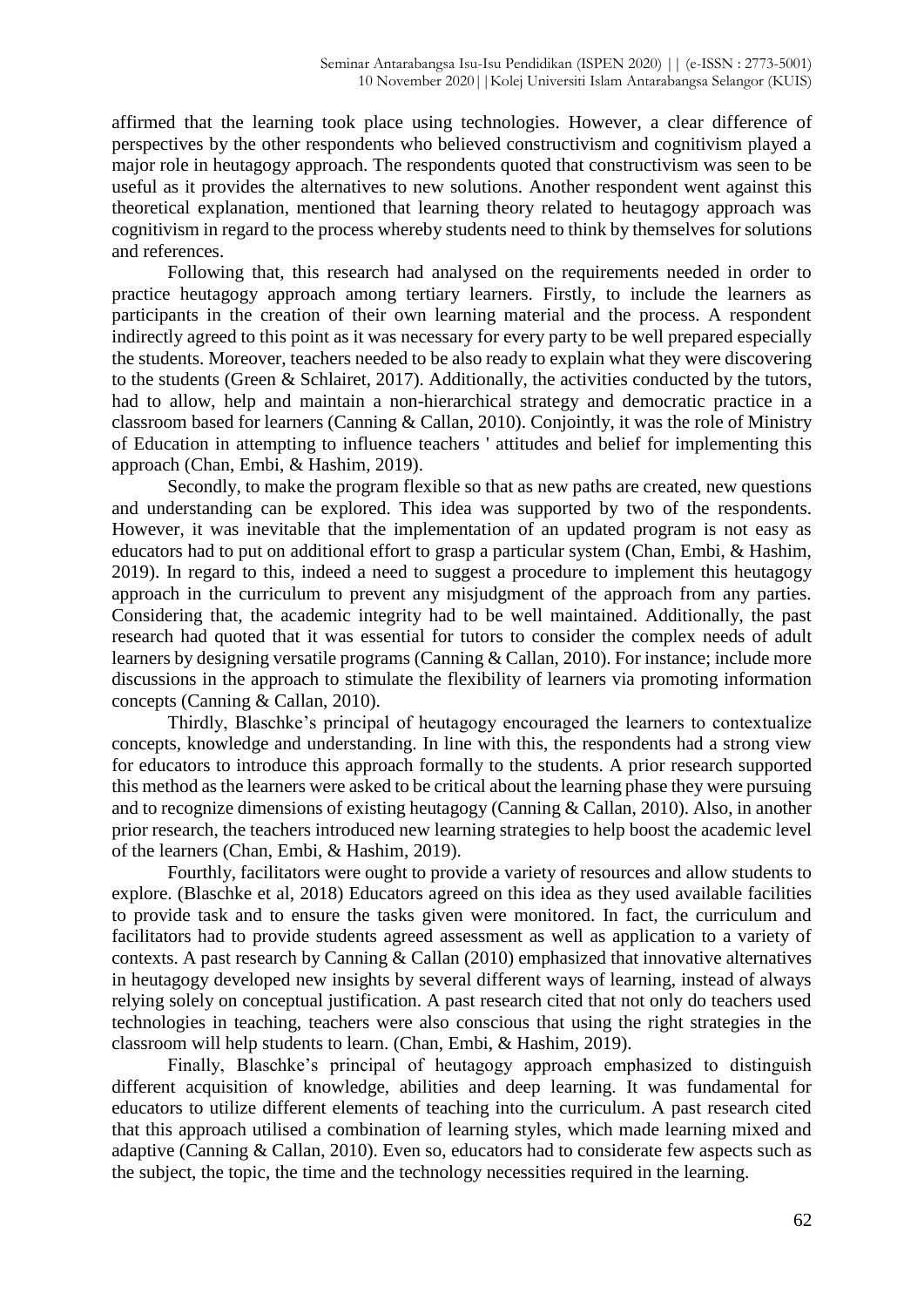It were equally important for educators to be aware the learning needs of learners as the learner is at the centre of the learning process and considered as a partner to the teacher in heutagogy approach (Blaschke et al., 2018).

Firstly, learners must be capable to develop and test their hypotheses through exploring (Blaschke & Hase, 2016). The respondents stated that it was necessary for students to ready to explore new knowledge. Secondly, the respondents had the consent of giving them the learners to discover and the ability to create the knowledge needed for themselves and others. Thirdly, heutagogy inculcates collaboration process aligned with the past research which highlighted cooperation in learning where teachers serve as mentors had allowed learners to develop together. The respondents had positive impression towards learning when students work together and build a strong teamwork among them and use their peers to explain concepts that they did not understand (Green & Schlairet, 2017).

Fourthly, heutagogy provides an opportunity for learners to interact with people around the world (Blaschke & Hase, 2016). The respondents were determined that with heutagogy students were able to connect with the educators for many purposes without so much hesitation. This merely adhered to a past research by Canning & Callan (2010) whereby it was positive heutagogy approach opened a space for understanding individual learning habits where some came alive whilst utilizing online forums.

Fifthly, teachers assisted learners in recognizing and using resources and software for sharing information (Blaschke & Hase, 2016). The respondents had stated that in heutagogy approach it were crucial for educators to scaffold, to light the direction, to encourage share opinions and perspectives among learners. This belief was agreed by the researchers of a past research that heutagogy played major role in sharing experiences and providing supportive networks (Canning, 2010).

Finally, reflection offers an opportunity to promote higher levels of cognitive activity in learners such as observation and synthesis (Blaschke & Hase, 2016). The respondents were well aware of the consequences in technology in learning. The respondents emphasized that students had to be nurtured to reflect on their actions especially when learning through online mediums.

Moving on, to the assessments conducted in learning relevant to heutagogy approach; students were given vast relevant information strategies such as peer teaching, small group work, brief class discussion, problem-solving scenarios, case studies, simulation, quizzes and small group presentation in this form of group learning (Green & Schlairet, 2017). The sense of connection with other learners were fostered by using social technology such as forums, wikis, social networking sites and other web-based applications that promote self-governed, problem-based learning while fostering collaboration and community building (Strong & Hutchins, 2009). The respondents supported all these assessment as they carried out in their teaching learning process with the students. The respondents were in favor primarily using presentations. In another case, the respondents also implemented video and media presentation. The other predominant face to face assessments include discussion and executing projects. Other than that, the respondents also utilized writing reports and journal analysis.

Overall, according to the answers quoted by the respondents, the impact of using heutagogy approach in tertiary level teaching and learning was that it permitted decision making for learners. Learners were ought to take responsibilities in their learning in heutagogy approach. Moreover, this approach inculcates interpersonal effectiveness in students. Nevertheless, heutagogy approach still allowed the direction of learning to be maintained. This means that heutagogy serves an opportunity for a mutual relationship with student and peer perspectives (Canning & Callan, 2010). Additionally, heutagogy approach ratified the capability of project management both in students and educators. Besides that, heutagogy approach emphasized on collaborative learning that were aligned with the need of the 21st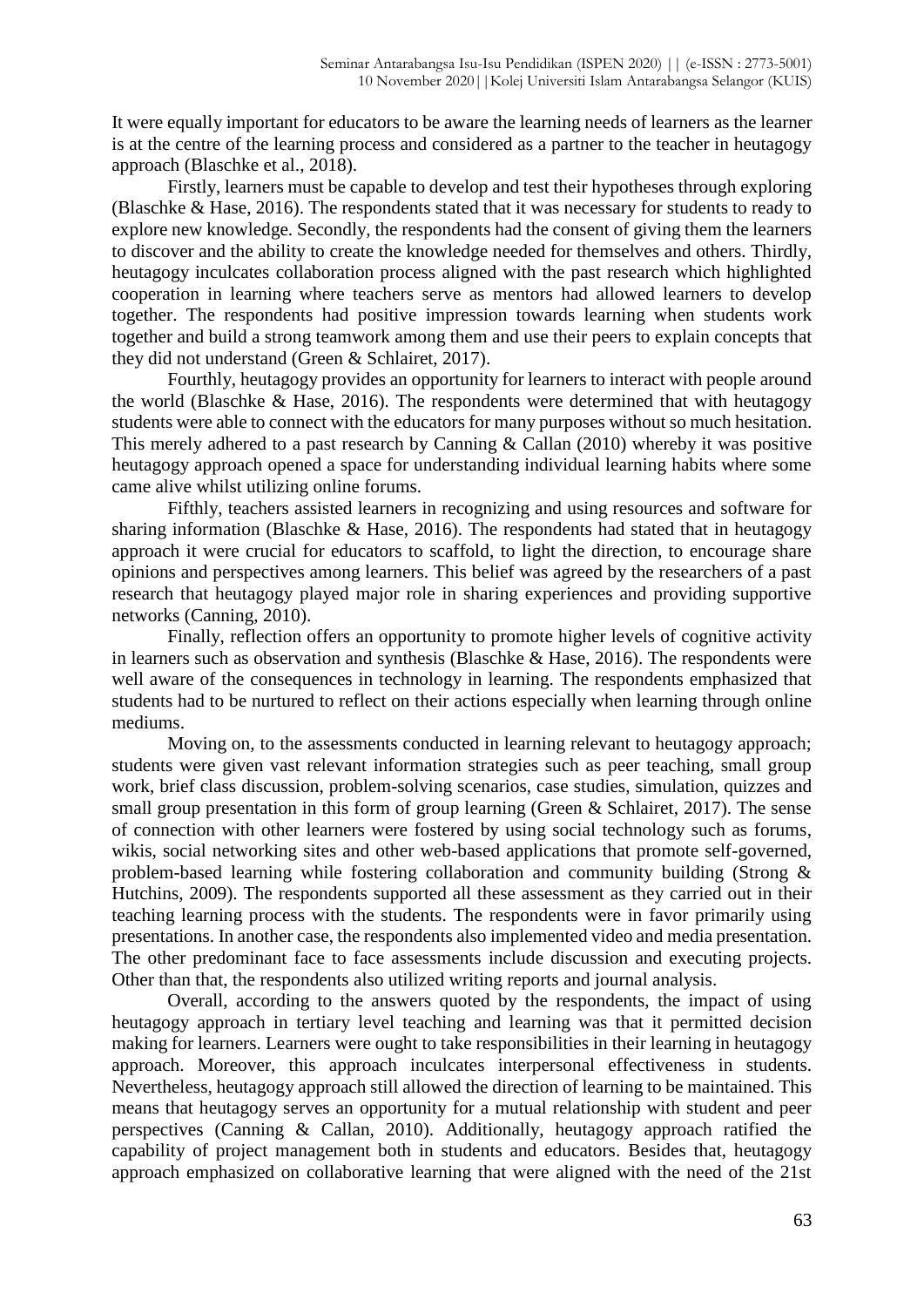century learning. A prior research supported this idea as it was quoted that interaction in learning among students were prompted for those within the collaborative environment (Canning & Callan, 2010). Finally, heutagogy approach yielded educators in the willingness to change from their own ideas and beliefs. This was aligned with the past research by Chan, Embi, & Hashim (2019) which mentioned for teachers need to have a strong and optimistic type of mentality in teaching in a heutagogy settings.

# **5.0 CONCLUSIONS & RECOMMENDATIONS**

This research had discovered the awareness of heutagogy approach among lecturers of Faculty of Education. It clearly showed that the respondents possessed high level of awareness in implementing heutagogy approach towards tertiary level student particularly in comprehending the underlying concept to carry out heutagogy approach. The crux of the matter, despite respondents were chosen from different cluster of years of experience in teaching which were; 1 to 10 years, 11 to 20 years and 21 to 30 years, the respondents deemed to portray high level of interest in utilizing technology in teaching and learning process.

The problem of this study which was; learning approach applied by educators remain in a pedagogical way and are not aligned to current needs was solved. This was by virtue of the respondents held a strong concept of heutagogy approach which were a self-determined learning. This learning approach deemed to be introduced to students at the tertiary level as they will be the product that will contribute to the society. Moreover, in this approach the educators were only facilitators and students were the center of knowledge. Resulting from this, the learners began to take responsibility of his or her learning. Subsequently, the educators embraced a more guiding role to the learners. Nonetheless, it will be the responsible of the educators to shape well the students before they leave from an institution. Students were ought to think of the problems they want to solve and how they will be executing it via using technology. These aspect of heutagogy demanded students to be aware of the aim of their learning and the expected outcomes from it.

Despite, the most relatable learning theory was connectivism it was clear that other learning theories such as cognitivism and constructivism were as well prominent in the approach of heutagogy. Thus, educators were proposed to implement heutagogy approach as learners will not only enhance mental processes by utilizing cognitivism, but this approach will also be complemented with the ability to generate new ideas and ways to solve problems through constructivism. Plus, with the facilities and resources available learning were to be boosted with the application of ubiquitous technology. Besides that, educators were aware to adapt heutagogy approach, a procedure was required at the same time all parties shall be ready for the application of the approach. It had to be the responsibilities of educators to introduce the approach formally to students also, promoting the use of technology in their learning.

To be mindful, educators must know that learners in heutagogy approach needed to have the abilities to explore, create, collaborate, share, connect and reflect. Assessments in heutagogy were student based, and it were modified to suit the learners' interest such as using the social media and making videos. Heutagogy encouraged an active participation of learners in their learning. Consequently, students were urged to come out of their comfort zone. In this way, students will eventually develop a capability to assess their learning. Furthermore, the respondents were all conscious of the impact of heutagogy approach which were the ability to foster decision making, ability to maintain the direction of learning, ability to foster collaborative learning, ability to encourage interpersonal effectiveness and finally educators as an expert in project management. These features had successfully negotiated the element of concept studied under the conceptual framework of this research.